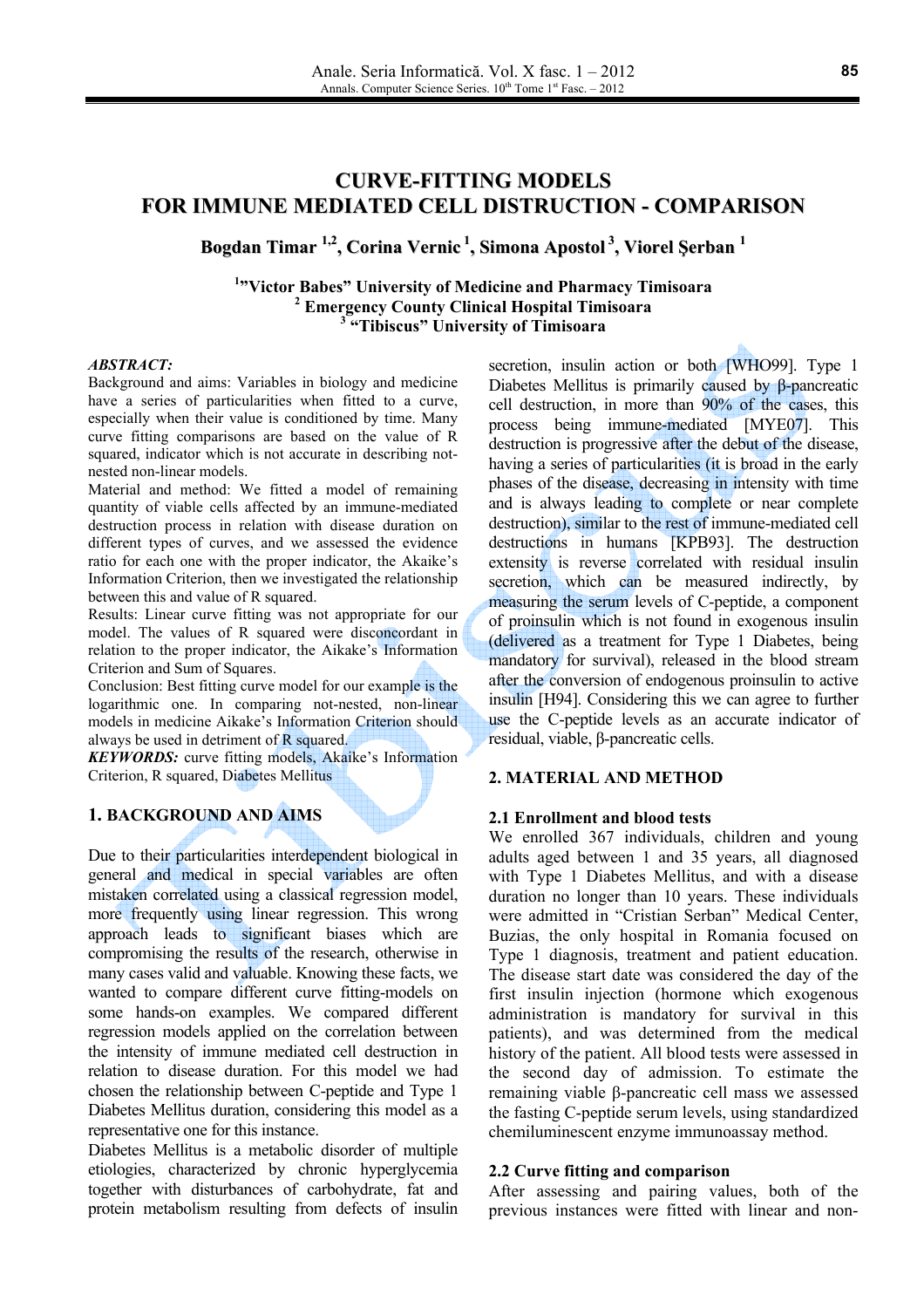linear models (exponential, logarithmic and power type), using Graph Pad Prism 5 software suite and Microsoft Excel 2010. We didn't research the polynomial model because it is known that few biological or chemical models are described by a polynomial equation. Even in most of cases polynomial models are fitting the curve best, the coefficients of the equation almost never can be interpreted in terms of biology or chemistry [MC04]. For non-linear regressions the values were curvilinear fitted using smallest squares method. We computed the Pearson correlation coefficient, line and curve fitting equation and the sum of squares. To assess the significance of regression we used the t-distribution method which was interpreted according the studied lot size  $(N)$ ; in this case, p values lower than 0.05 were considered to be significant and so we accepted the regression model. Regressions with p value higher than 0.05 were not considered significant. Since our compared models were not nested, for quality of the models comparison we used the Akaike's Information Criterion (AICc) method. This method doesn't return the significance value of the regression, it doesn't state a null hypothesis, which was the reason why we computed the p-value using tdistribution individually for each model, but lets us to determine which model is most likely to be correct and quantifies how much more likely. This method has the advantage that it can be used to compare either nested or nonnested models. It combines maximum likehood theory, information theory and the concept of the entropy of information [BA02]. If we accept the usual assumptions of nonlinear regression, the AIC is defined by the corrected AICc equation below, where N is the number of data points, K is the number of parameters fit by the regression (in case of nonlinear regression the number of fitted parameters plus one, because regression is estimating the sum-of-squares as well as the values of parameters), and SS is the sum of square of the vertical distances of the points from the curve.

$$
AICc = N * \ln\left(\frac{SS}{N}\right) + 2K + \frac{2K(K+1)}{N-K-1}
$$

Since in our studied examples we have more different y values corresponding to one x value, we considered each replicated value as a separated one and we incremented the N value accordingly [GI09].

The model with the lower AICc score is the model more likely to be correct. If the AICc scores are very close, there isn't much evidence to choose one model over another. If the AICc scores are far apart, then the evidence is overwhelming. The probability that we have chosen the correct model is computed by the

where  $\Lambda$  is the difference following equation, between AICc scores

$$
probability = \frac{e^{-0.5\Delta}}{1 + e^{-0.5\Delta}}
$$



Figure 1. The relationship between the difference in AICc scores and the probability that each model is true (in left model A and right model B)

To assess the probability of correct model for curve fitting only absolute difference between AICc scores matters, not the relative difference. When comparing two models we can divide the probabilities that one model is correct by the probability the other model is correct to obtain the evidence ratio, defined by the following equation:

#### **Evidence Ratio**

$$
= \frac{Probability that model 1 is correct}{Probability that model 2 is correct}
$$

$$
= \frac{1}{e^{-0.5\text{AMCc}}}
$$

The evidence ratio doesn't tell us anything about the significance of any regression, but only compares the relative likehood of the two models being correct.

Given these a complete and correct analysis for comparing regression models should always contain both significance level analysis (using t-distribution analysis) and evidence ratio compared to the other regression studied using Akaike's Information Criterion for nonnested models or the extra sum of squares F-test for nested models [SN10].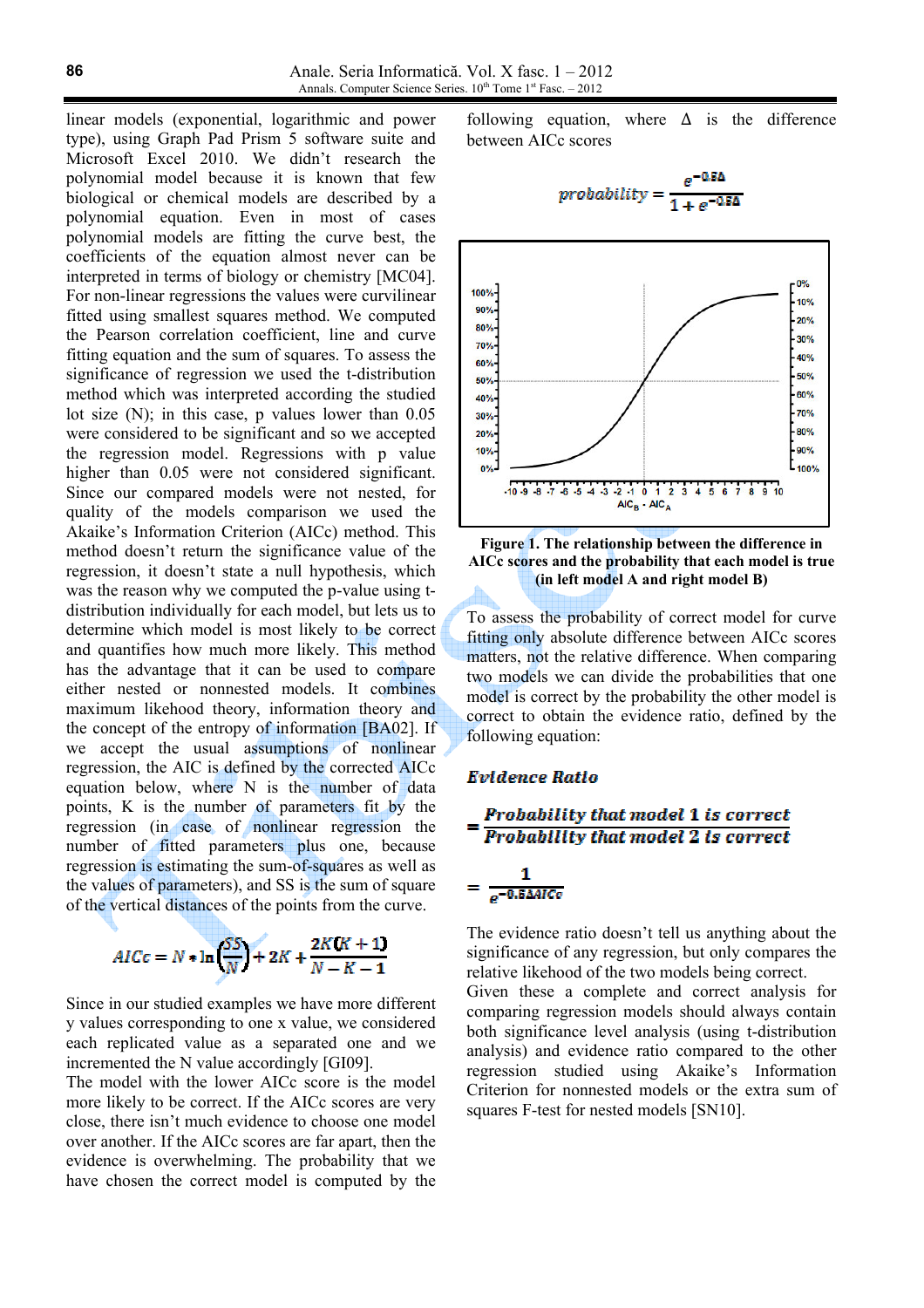

# 3. RESULTS

We first researched the regression between disease duration and remaining B-cells according that moment, estimated by the serum value of fasting Cpeptide, fitting the values on a linear regression and nonlinear ones: exponential, logarithmic and powertype. Both values, diabetes duration and serum C peptide proved to be normal distributed, D'Agostino & Pearson omnibus normality test revealed a K2 of 211.5 and  $p=0.08$  for the first group and a  $K2$  of 41.45 and  $p=0.096$  for the values of C peptide.

When fitted to a linear regression line, we found a weak but significant correlation coefficient between the values of C peptide and disease duration, as shown in Graph 3. In this case, Pearson r coefficient was -0.39,  $r^2$ =0.15, absolute sum of squares 143.1, t=-7.752 (335 df), with a significant p for correlation  $(p<0.001)$ .



Figure 3. Linear regression between disease duration and C-peptide levels

The main disadvantage of regression is that always the line crosses somewhere the x-axis and becomes negative at x levels where always measurements are positive  $\alpha$ zero, this model having no correspondence in biology (since values cannot be negative), the residual plot for this regression (Graph) 4) emphasizeing this statement, since after 7 years of disease out of 10 studied, in our example, we have only positive residual values from model line.



Figure 4. X variable residual plot for linear regression

Next regression model tested was the logarithmic one. Here we also found a significant correlation as shown in Graph 5, with a Pearson r of -0.35,  $r^2=0.13$ , absolute sum of squares 147.5,  $t=-7.81$  (335 df), with a significant p for correlation  $(p<0.001)$ .



disease duration and C-peptide levels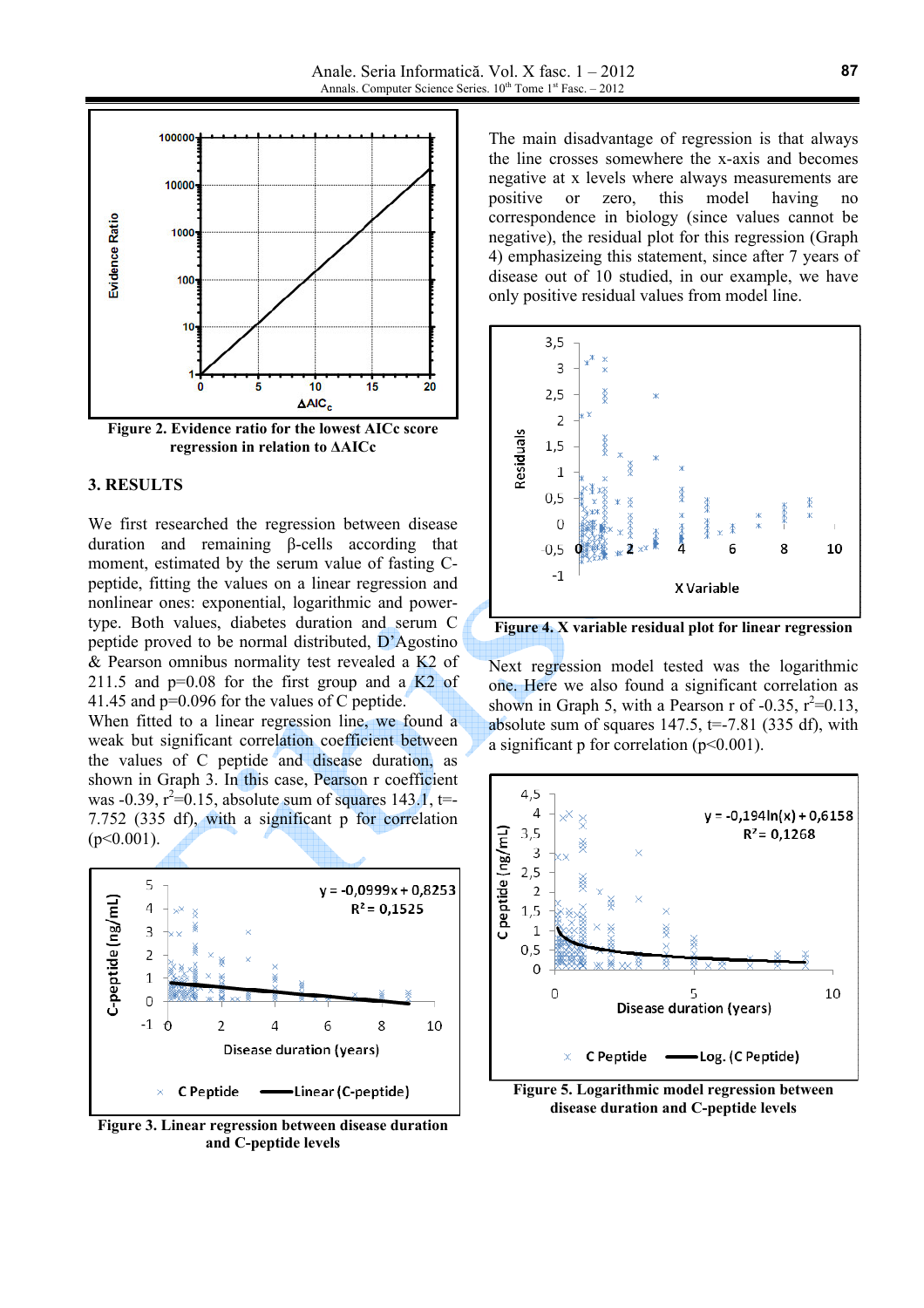Anale. Seria Informatică. Vol. X fasc. 1 – 2012 Annals. Computer Science Series. 10<sup>th</sup> Tome 1<sup>st</sup> Fasc. - 2012

| <b>Regression model</b>            | r       | $r^2$ | Sum of squares | t-<br>distribution | dF  | p for<br>correlation | <b>AICc</b> |
|------------------------------------|---------|-------|----------------|--------------------|-----|----------------------|-------------|
| Linear                             | $-0.39$ | 0.15  | 143.1          | $-7.75$            | 335 | < 0.001              | n/a         |
| Logarithmic<br>$(x-log, y-normal)$ | $-0.35$ | 0.13  | 147.5          | $-7.81$            | 335 | < 0.001              | $-270.55$   |
| <b>Exponential</b>                 | $-0.56$ | 0.31  | 174.7          | $-12.37$           | 335 | < 0.001              | $-215.72$   |
| Power-type                         | $-0.55$ | 0.30  | 176.8          | $-12.42$           | 335 | < 0.001              | $-211.71$   |

Table 1 - Comnarison of regression narameters

For the exponential regression model (Graph 6) we found a significant correlation between the values of disease duration measured in years and serum C-peptide levels  $(p<0.001)$ , together with a Person r of -0.56,  $r^2$ =0.31, absolute sum of squares 274.7, t=-12.371.

The power-type regression (Graph 7) had a similar correlation between the values of disease duration and the values o f C-peptide compared to the exponential model. The correlation was significant:  $(p<0.001)$ , r=0.55, r<sup>2</sup>=0.304 and absolute sum of squares 276.78.

Even if all regression models shown significant correlation between the two studied parameters, we found important variance between the curve fitting qualities among this models. As we expected, there was a huge disconcordance between the r and  $r^2$ values and the proper indicator of nonlinear curvefitting quality in non nested models, the Akaike's Information Criterion. Even if exponential and power-type models had best r and  $r^2$ , with similar values (-0.55 and 0.3 accordingly) the sum of squares and sum of residuals were significantly higher compared to the logarithmic model, and so their curve fitting quality is questionable.



Figure 6. Exponential regression between disease duration and C-peptide levels



Figure 7. Power-type model regression between disease duration and C-peptide levels

These observations were validated by the analysis of Akaike's Information Criterion, shown in Table 1. The AICc coefficient was far lower in the logarithmic model compared to those of exponential and powertype and therefore the logarithmic model has a far better chance to be the correct one.

For comparing the exponential versus power-type correlation, the difference in the AICc coefficient allowed us to make a larger difference between them. differences between r and  $r^2$  coefficients having no significance.

### **4. CONCLUSIONS AND DISCUSSIONS**

Even it is wide used and accepted, the linear model for fitting biological variables, in many cases is not reliable, having major issues in interpreting and extrapolation of mathematical values to biological significance. In our model, the linear regression line had a good fitting of values, but it extrapolated values in an unacceptable way. At some point, in our model the line coresses the x-axis and so becoming negative, which is a nonsense when when interpreting the results, and as a conclusion this model was rejected despite its good fitting indicators.

For nonlinear models we found a great inconsistency between the  $r^2$  coefficient and the more appropriate indicator, the Akaike's Information Criterion. Models